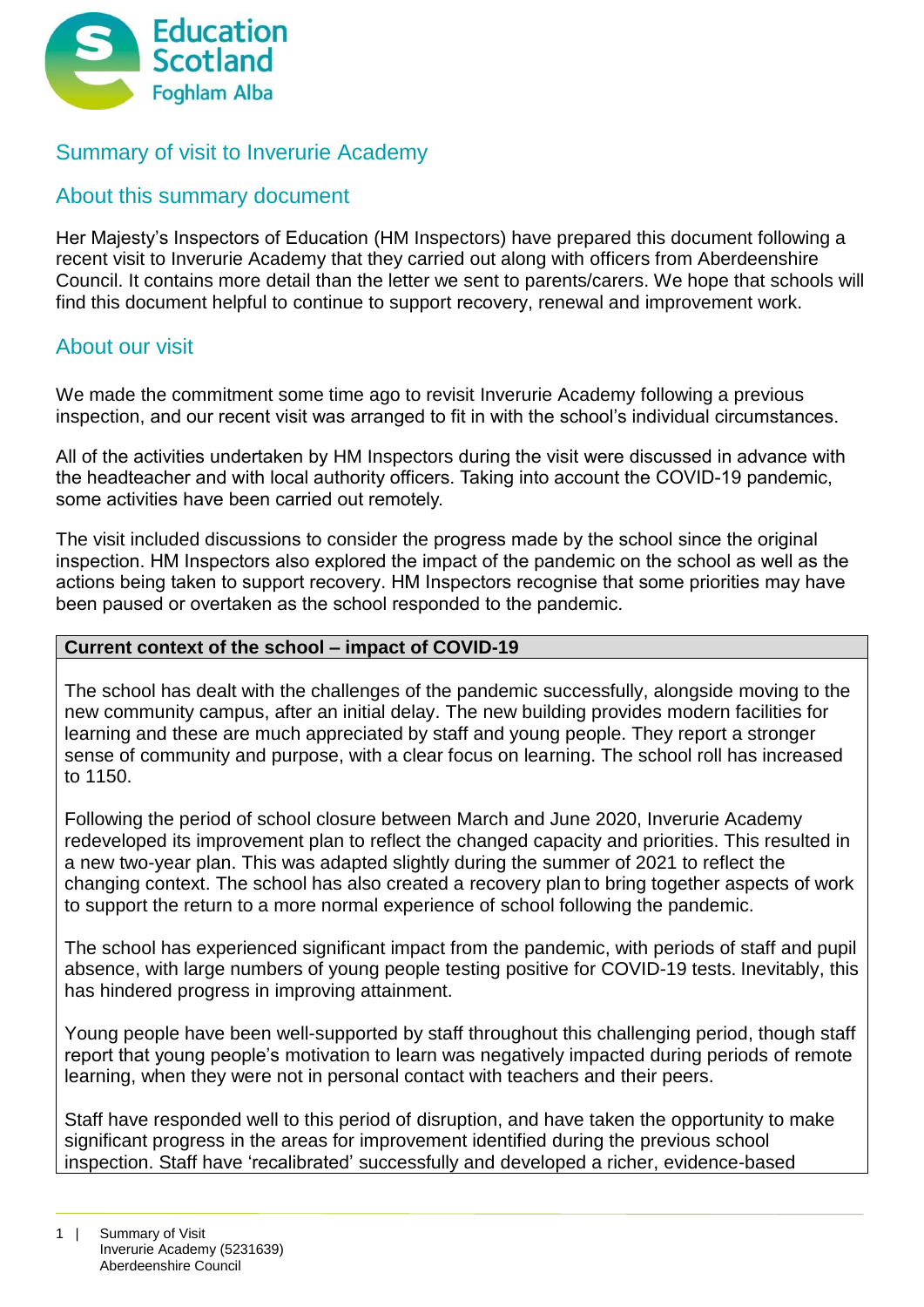

approach to self-evaluation and school improvement. As a result, the school is now very well placed to continue its improvement journey.

#### **Steps the establishment is taking in relation to COVID-19 recovery**

Principal teachers of guidance played a key role in supporting young people by monitoring participation in online learning and taking action to address barriers to participation. Teachers reflected on their practice during the first school closure and as a result, made revisions during the second school closure. They evaluated the quality of remote learning by undertaking surveys of young people to identify the most appropriate balance of live learning and independent learning.

Senior leaders scrutinise attendance levels regularly, providing a strategic overview of absence attributable to COVID-19. The introduction of an attendance officer is developing more positive home school relationships. Attendance rates are now in line with the national average as a result.

Senior leaders introduced a range of targeted personalised support arrangements to assist individual learners and their families experiencing hardship. For example, they were able, together with partners, to meet the basic needs of families within the local community by providing food parcels and free meals.

Staff recognise the impact of the pandemic across all year groups, particularly those in S2 who have a lower level of in-school experience than other year groups. As a result, there is a dedicated programme in place linked with Aberdeen Football Academy to promote mental health and positive choices.

A suite of resources are available locally to support young people to access mental health provision. School captains are also undertaking research-led work to understand better the relationship between wellbeing and social intelligence. They have conducted focus groups of learners and designed and distributed surveys to provide them with useful data on wellbeing.

### **Safeguarding**

There are no safeguarding or child protection concerns from our last inspection that need to be resolved.

**Coordinate strategic priorities to focus on ensuring continuing improvements in outcomes for all young people. In order to raise attainment and achievement for all, develop a more rigorous system for monitoring and tracking the progress of young people which is based on reliable evidence.**

**Working together, local authority officers, senior leaders and HM Inspectors identified strengths, progress and areas for further consideration during the visit.**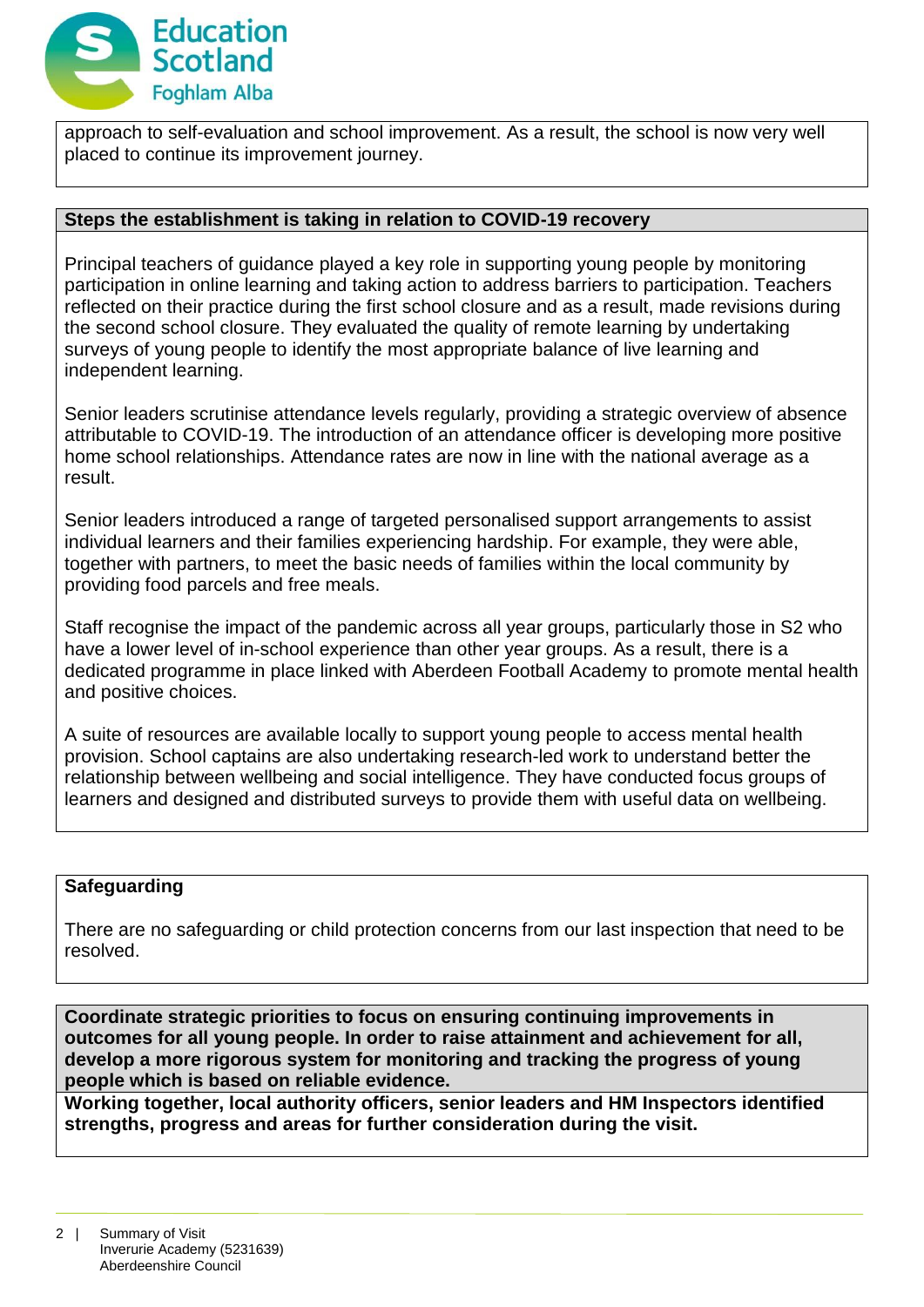

Across the school community, staff and stakeholders report a sense of shared strategic purpose and collaborative working. Teachers describe an empowered approach to school improvement that is now embedded in the culture of the school. Their approach to school improvement is clearly evidence-based. Improvement planning has a coherent focus on ensuring that all young people are able to make the best progress possible in their learning.

Senior and middle school leaders have developed a rigorous system to monitor and track the progress of young people in their learning from S1 to S6. The system supports staff to analyse progress data more closely. This includes wellbeing data based on young people's self-evaluation.

School leaders are developing their data analysis skills confidently. They should continue with plans to develop further the data analysis skills of all teachers to enable them to make best use of the system. School leaders also have plans to develop further the system to include aspects of wider achievement. This should better support building a more holistic, skills-based profile for all young people as they progress through school.

Monitoring and tracking data is now used more effectively. This is supporting staff to identify and support young people at risk of not making sufficient progress in learning at all stages. Teachers are supported to make well-timed interventions to ensure that young people, parents and carers are informed about appropriate steps to get learning back on track. Young people's performance is now more closely aligned to the performance of the school's virtual comparator in a significant number of key attainment measures. In a few measures, performance now exceeds that of the virtual comparator.

As the system develops, teachers should continue to explore how it can be used to inform and evaluate the curriculum and learning and teaching. School leaders should continue to provide regular opportunities for teachers to engage in moderation activities to ensure that the monitoring and tracking system is informed with robust and reliable evidence.

**Improve learning, teaching and assessment to ensure better motivation and engagement of young people. Ensure appropriate pace and challenge for all young people to maximise progress in their learning.**

**Working together, local authority officers, senior leaders and HM Inspectors identified strengths, progress and areas for further consideration during the visit.**

The school is successfully developing a strong culture of learning, which is based on high-quality, supportive relationships and collaborative working. Across the school, teachers feel empowered and are positively engaged in continuing to improve their professional practice. Their collegiate approach to professional learning is supporting improvements in learning, teaching and assessment.

Teachers are increasingly using more interactive approaches in the classroom. This is supporting young people to learn more actively and take a lead role in their learning. They have a particular focus on improving differentiation across the school in order to better meet the needs of all learners.

Young people are becoming more engaged and motivated in their learning as a result of the enhanced curriculum offer. They take increasing responsibility for their own progress. The skills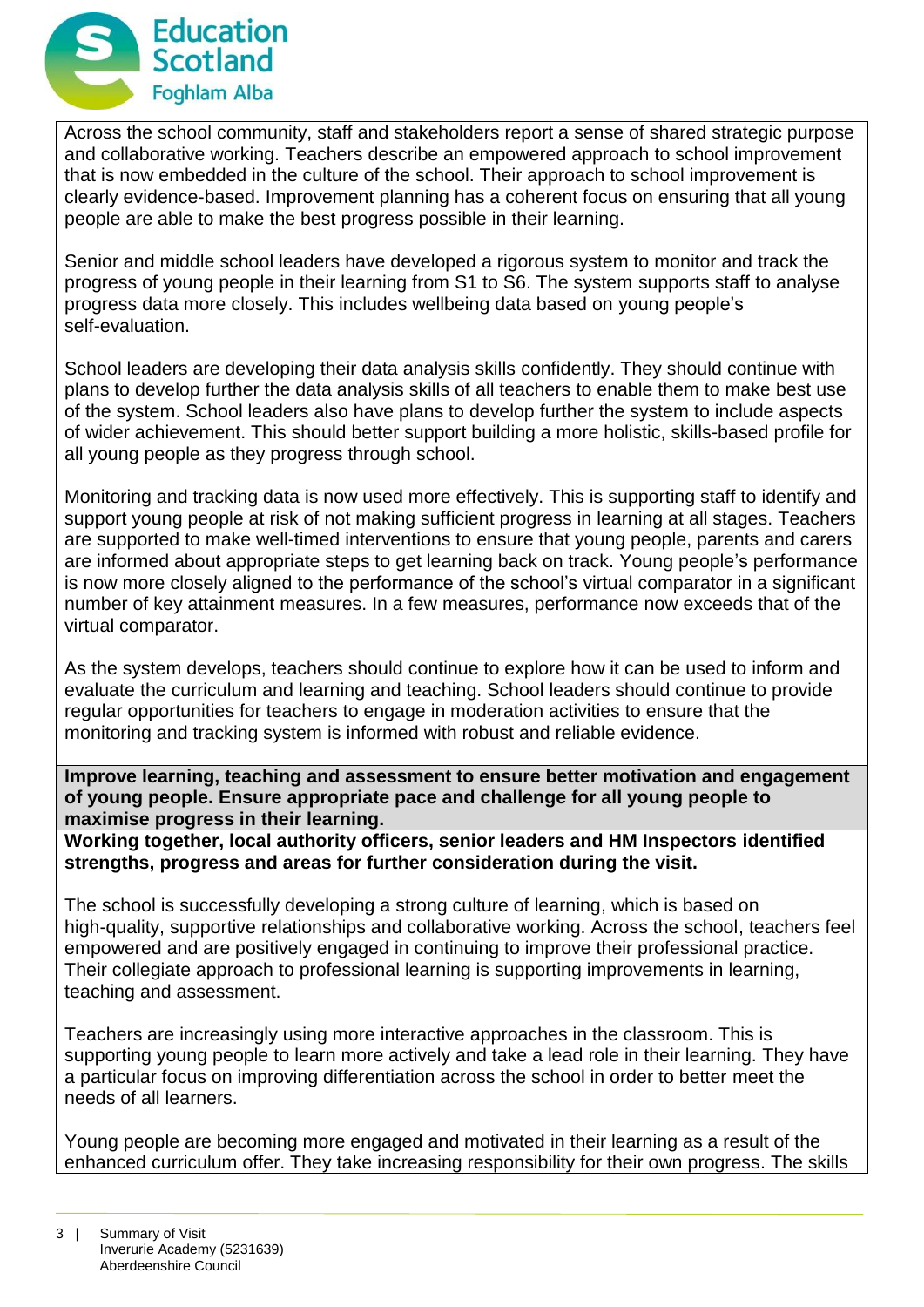

framework is becoming embedded through more regular dialogue between staff and young people.

Teachers report that learning conversations with young people are becoming rich and well-informed by evidence. As a result, they feel that they are better able to understand and meet the learning needs of all young people. This is particularly evident in the senior phase and staff should continue to ensure they build a similar depth of knowledge about young people as they progress through the Broad General Education. Teachers should, as planned, continue to focus on extending the range of differentiation across learning. This will help to ensure that young people experience appropriate pace and challenge in their learning more consistently across the school.

**Review proposals for curriculum development, taking account of national advice, to provide appropriately flexible and progressive pathways for all learners. In designing learning pathways ensure all young people's entitlements are being met in line with national expectations.**

**Working together, local authority officers, senior leaders and HM Inspectors identified strengths, progress and areas for further consideration during the visit.**

Senior leaders evaluate the curriculum, based on the extent to which entitlements are delivered effectively and through standards of attainment. There is evidence that the design of the curriculum is resulting in improved attainment and achievement. The curriculum continues to evolve to meet the needs of learners. Staff ensure that all entitlements are met in line with national expectations.

The S1 to S3 curriculum framework is designed to enable young people to work across the third and fourth levels within curriculum areas throughout S2 and S3. They progress to the fourth level when they are ready, with specialisation in S3. A consultation is planned to introduce a range of specialist subject 'schools'. It is important that, as the school continues to develop its curriculum, learning pathways remain broad and accessible to all young people, particularly for those who may specialise in a particular route.

Teachers, in planning for appropriate progression, have developed a broader range of flexible learning pathways in the senior phase. This is supporting all young people to achieve the best possible level of qualification and accreditation. There is a wide range of courses available to young people which lead to accredited qualifications. For example, Pathway Plus includes accreditation such as John Muir Award and The Princes Trust. Young people speak positively about the difference this is making, for example, in improving their communication skills and confidence. Senior leaders should continue to give consideration to parity of esteem between vocational and academic career pathways to challenge any perception that certain courses are more suited to particular cohorts.

The senior phase allocation of teaching time has also been adjusted for courses at the upper stages. The school has moved from a six column structure to a five column structure to provide greater opportunity for depth of learning. This is providing greater opportunity for young people to succeed and is working well for young people.